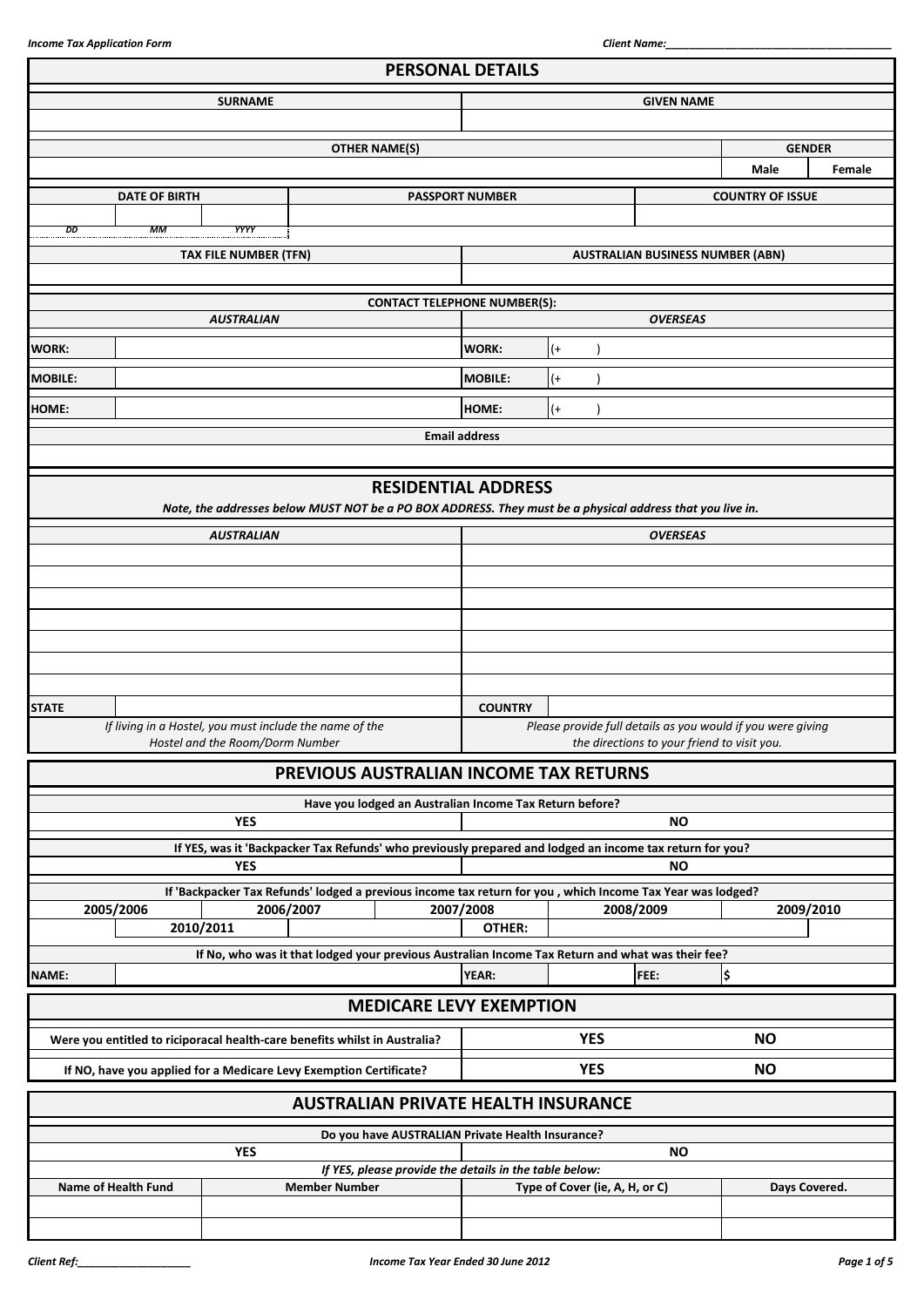|                    |                                                       | <b>TRAVEL DETAILS</b>                                 |                                                   |                     |  |  |
|--------------------|-------------------------------------------------------|-------------------------------------------------------|---------------------------------------------------|---------------------|--|--|
| <b>VISA Number</b> |                                                       |                                                       | VISA Expiry Date (dd/mm/yyyy):                    |                     |  |  |
|                    | Date of First Arrival to Australia (dd/mm/yyyy)       |                                                       | <b>Place of Arrival</b>                           |                     |  |  |
|                    |                                                       |                                                       |                                                   |                     |  |  |
|                    | Date of Departure from Australia (dd/mm/yyyy)         |                                                       | <b>Place of Departure</b>                         |                     |  |  |
|                    | <b>VISA Subclass</b>                                  |                                                       |                                                   |                     |  |  |
|                    |                                                       |                                                       |                                                   |                     |  |  |
|                    |                                                       | <b>BANK DETAILS</b>                                   |                                                   |                     |  |  |
|                    | Please Transfer my Income Tax Refund to my            |                                                       |                                                   | <b>Bank Account</b> |  |  |
|                    | <b>AUSTRALIAN</b>                                     |                                                       | OVERSEAS**                                        |                     |  |  |
|                    | <b>BANK NAME</b>                                      |                                                       | <b>BANK NAME</b>                                  |                     |  |  |
|                    |                                                       |                                                       |                                                   |                     |  |  |
|                    | <b>ACCOUNT HOLDERS NAME</b>                           |                                                       | <b>ACCOUNT HOLDERS NAME</b>                       |                     |  |  |
|                    |                                                       |                                                       |                                                   |                     |  |  |
|                    | <b>BSB</b>                                            |                                                       | <b>BSB / SORT CODE</b>                            |                     |  |  |
|                    |                                                       |                                                       |                                                   |                     |  |  |
|                    | <b>ACCOUNT NUMBER</b>                                 |                                                       | <b>ACCOUNT NUMBER</b>                             |                     |  |  |
|                    |                                                       |                                                       |                                                   |                     |  |  |
|                    |                                                       |                                                       | <b>ADDRESS &amp; SUBURB OF BRANCH</b>             |                     |  |  |
|                    | **Overseas bank accounts attract an AUD\$35           |                                                       |                                                   |                     |  |  |
|                    | telegraphic transfer fee for each transfer.           |                                                       |                                                   |                     |  |  |
|                    |                                                       |                                                       |                                                   |                     |  |  |
|                    | Please ensure that you complete ALL BANK DETAILS      |                                                       | <b>IBAN</b>                                       |                     |  |  |
|                    | required. Failure to do so may result in a delayed or |                                                       |                                                   |                     |  |  |
|                    | unsuccessful bank transfer.                           |                                                       | <b>SWIFT CODE</b>                                 |                     |  |  |
|                    | If the funds are returned, any fees for re-attempting |                                                       | <b>BIC CODE</b>                                   |                     |  |  |
|                    | the transfer (in the case of Overseas bank accounts)  |                                                       |                                                   |                     |  |  |
|                    | will be charged.                                      |                                                       | <b>TRANSIT NUMBER (North American Banks Only)</b> |                     |  |  |
|                    |                                                       |                                                       |                                                   |                     |  |  |
|                    | Be sure that you have specified whether you would     |                                                       | ROUTING NUMBER (North American Banks Only)        |                     |  |  |
|                    | like your Income Tax Refund to be transferred to your |                                                       |                                                   |                     |  |  |
|                    | <b>AUSTRALIAN or OVERSEAS bank account.</b>           | <b>INSTITUTION NUMBER (North American Banks Only)</b> |                                                   |                     |  |  |
|                    |                                                       |                                                       |                                                   |                     |  |  |

|  | <b>BANK INTEREST</b>                                                                                                           |                        |                                                                                                                             |                        |  |  |  |  |  |  |
|--|--------------------------------------------------------------------------------------------------------------------------------|------------------------|-----------------------------------------------------------------------------------------------------------------------------|------------------------|--|--|--|--|--|--|
|  | This is important. Bank Interest is Assessable Income in Australia and MUST BE<br>STOP:<br>INCLUDED in your Income Tax Return. |                        |                                                                                                                             |                        |  |  |  |  |  |  |
|  |                                                                                                                                |                        |                                                                                                                             |                        |  |  |  |  |  |  |
|  |                                                                                                                                |                        | This information is passed onto the Australian Tax Office from your Bank and not including it in your Income                |                        |  |  |  |  |  |  |
|  |                                                                                                                                |                        | Tax Return could cause a delay, or an audit of your Income Tax Return and may lead to a change in your.                     |                        |  |  |  |  |  |  |
|  |                                                                                                                                |                        | Income Tax Refund Amount. This includes any bank accounts that have been closed.                                            |                        |  |  |  |  |  |  |
|  |                                                                                                                                |                        | Do you (or did you) have any money saved in an Australian Bank Account?                                                     |                        |  |  |  |  |  |  |
|  | <b>YES</b>                                                                                                                     |                        | NO.                                                                                                                         |                        |  |  |  |  |  |  |
|  |                                                                                                                                |                        | If you are not sure whether or not you have earned any bank interest, you must contact your bank to verify this.            |                        |  |  |  |  |  |  |
|  |                                                                                                                                |                        | Most banks can also provide this information in your Internet Banking or on the last Bank Statement for the Income Tax Year |                        |  |  |  |  |  |  |
|  | <b>BANK NAME</b>                                                                                                               | <b>ACCOUNT NUMBER</b>  | <b>BANK NAME</b>                                                                                                            | <b>ACCOUNT NUMBER</b>  |  |  |  |  |  |  |
|  |                                                                                                                                |                        |                                                                                                                             |                        |  |  |  |  |  |  |
|  | <b>GROSS INTEREST</b>                                                                                                          | <b>TFN WITHHOLDING</b> | <b>GROSS INTEREST</b>                                                                                                       | <b>TFN WITHHOLDING</b> |  |  |  |  |  |  |
|  |                                                                                                                                |                        |                                                                                                                             |                        |  |  |  |  |  |  |
|  | <b>BANK NAME</b>                                                                                                               | <b>ACCOUNT NUMBER</b>  | <b>BANK NAME</b>                                                                                                            | <b>ACCOUNT NUMBER</b>  |  |  |  |  |  |  |
|  |                                                                                                                                |                        |                                                                                                                             |                        |  |  |  |  |  |  |
|  | <b>GROSS INTEREST</b>                                                                                                          | <b>TFN WITHHOLDING</b> | <b>GROSS INTEREST</b>                                                                                                       | <b>TFN WITHHOLDING</b> |  |  |  |  |  |  |
|  |                                                                                                                                |                        |                                                                                                                             |                        |  |  |  |  |  |  |

|            | <b>OTHER INFORMATION</b>                 |
|------------|------------------------------------------|
|            |                                          |
|            | Do you own a Motor Vehicle in Australia? |
| <b>YES</b> | <b>NO</b>                                |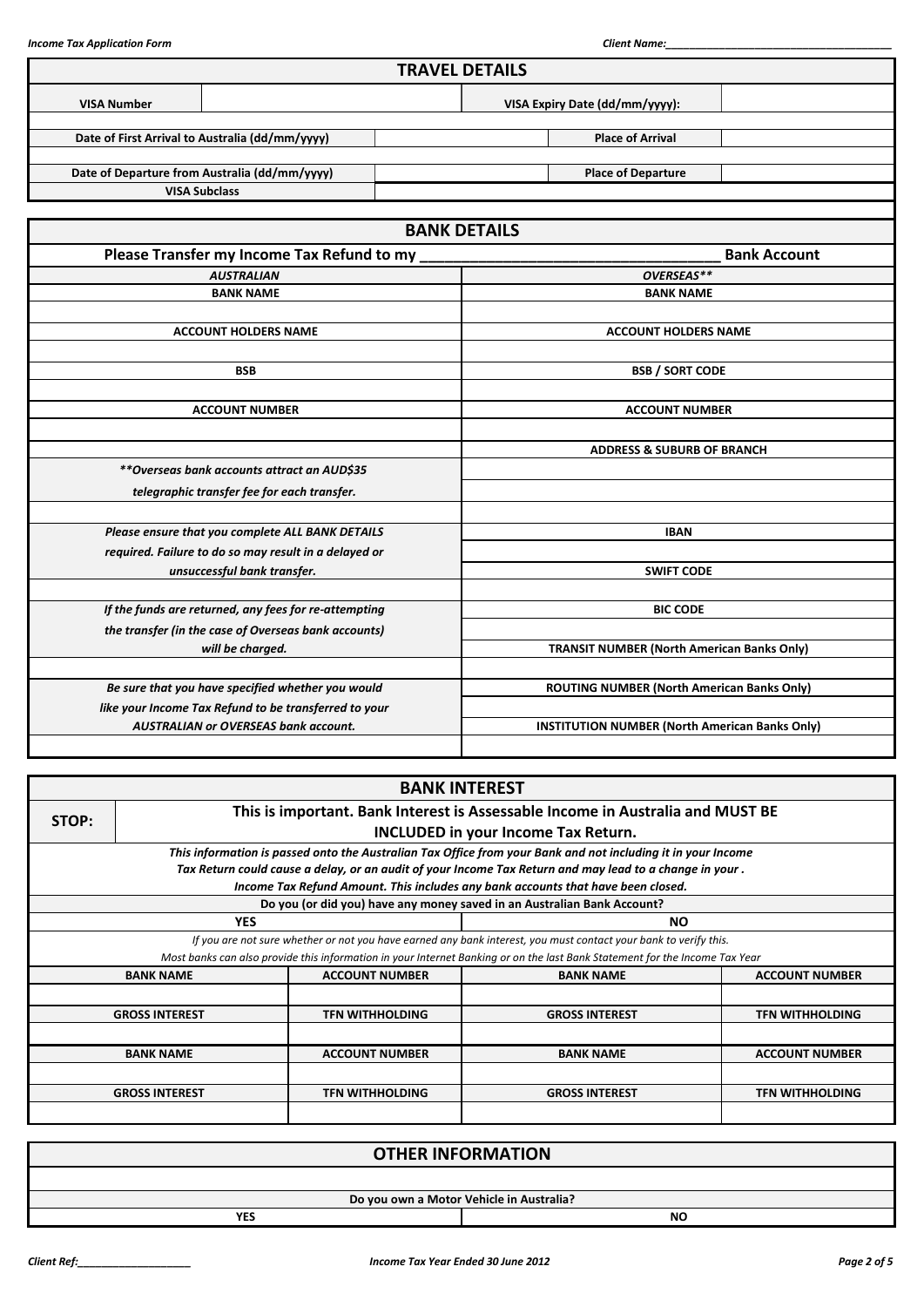### **Income Tax Application Format: EMPLOYMENT DETAILS**

**Total Number of Employers/ Employment Agencies**

|                                                                                                                  | <b>Employer Name (ie, Company/Business Name)</b> |                                  |  | Name of the Employment Agency<br>(if you were employed/paid through an Employment Agency) |    |                                        |  |
|------------------------------------------------------------------------------------------------------------------|--------------------------------------------------|----------------------------------|--|-------------------------------------------------------------------------------------------|----|----------------------------------------|--|
|                                                                                                                  |                                                  |                                  |  |                                                                                           |    |                                        |  |
|                                                                                                                  |                                                  |                                  |  | Job Title / Job Description.                                                              |    |                                        |  |
|                                                                                                                  |                                                  |                                  |  |                                                                                           |    |                                        |  |
|                                                                                                                  |                                                  |                                  |  | <b>Address of Employer (or Agency):</b>                                                   |    |                                        |  |
| <b>Street No.</b>                                                                                                |                                                  | <b>Street Name</b>               |  |                                                                                           |    |                                        |  |
| Suburb                                                                                                           |                                                  |                                  |  |                                                                                           |    |                                        |  |
| <b>State</b>                                                                                                     |                                                  | Postcode                         |  | Phone #:                                                                                  |    |                                        |  |
| Email:                                                                                                           |                                                  |                                  |  | <b>Contact Person:</b>                                                                    |    |                                        |  |
| Date of Commencement:                                                                                            |                                                  |                                  |  | <b>Date of Termination:</b>                                                               |    |                                        |  |
|                                                                                                                  |                                                  | Do you have your FINAL PAY SLIP? |  |                                                                                           |    | Do you have your PAYG Payment Summary? |  |
| <b>YES</b><br>ΝO                                                                                                 |                                                  |                                  |  | <b>YES</b>                                                                                | ΝO |                                        |  |
|                                                                                                                  |                                                  |                                  |  |                                                                                           |    |                                        |  |
| $F_{\text{model}}$ . The Mean of $F_{\text{model}}$ is the contract of $F_{\text{model}}$ and $F_{\text{model}}$ |                                                  |                                  |  |                                                                                           |    | Name of the Employment Agency          |  |

|                                         | <b>Employer Name (ie, Company/Business Name)</b> |          |                                         | (if you were employed/paid through an Employment Agency) |            |                                        |  |  |
|-----------------------------------------|--------------------------------------------------|----------|-----------------------------------------|----------------------------------------------------------|------------|----------------------------------------|--|--|
|                                         |                                                  |          |                                         |                                                          |            |                                        |  |  |
|                                         |                                                  |          |                                         | Job Title / Job Description.                             |            |                                        |  |  |
|                                         |                                                  |          |                                         |                                                          |            |                                        |  |  |
|                                         |                                                  |          | <b>Address of Employer (or Agency):</b> |                                                          |            |                                        |  |  |
| <b>Street No.</b><br><b>Street Name</b> |                                                  |          |                                         |                                                          |            |                                        |  |  |
| <b>Suburb</b>                           |                                                  |          |                                         |                                                          |            |                                        |  |  |
| <b>State</b>                            |                                                  | Postcode |                                         | Phone #:                                                 |            |                                        |  |  |
| <b>Email:</b>                           |                                                  |          |                                         | Contact Person                                           |            |                                        |  |  |
| Date of Commencement:                   |                                                  |          | Date of Termination:                    |                                                          |            |                                        |  |  |
|                                         | Do you have your FINAL PAY SLIP?                 |          |                                         |                                                          |            | Do you have your PAYG Payment Summary? |  |  |
|                                         | <b>YES</b><br><b>NO</b>                          |          |                                         |                                                          | <b>YES</b> | NO.                                    |  |  |

|                   | <b>Employer Name (ie, Company/Business Name)</b> |                    | Name of the Employment Agency |                                                          |           |                                        |  |
|-------------------|--------------------------------------------------|--------------------|-------------------------------|----------------------------------------------------------|-----------|----------------------------------------|--|
|                   |                                                  |                    |                               | (if you were employed/paid through an Employment Agency) |           |                                        |  |
|                   |                                                  |                    |                               |                                                          |           |                                        |  |
|                   |                                                  |                    |                               | Job Title / Job Description.                             |           |                                        |  |
|                   |                                                  |                    |                               |                                                          |           |                                        |  |
|                   |                                                  |                    |                               | <b>Address of Employer (or Agency):</b>                  |           |                                        |  |
| <b>Street No.</b> |                                                  | <b>Street Name</b> |                               |                                                          |           |                                        |  |
| <b>Suburb</b>     |                                                  |                    |                               |                                                          |           |                                        |  |
| <b>State</b>      |                                                  | Postcode           |                               | Phone #:                                                 |           |                                        |  |
| Email:            |                                                  |                    |                               | <b>Contact Person</b>                                    |           |                                        |  |
|                   | Date of Commencement:                            |                    | <b>Date of Termination:</b>   |                                                          |           |                                        |  |
|                   | Do you have your FINAL PAY SLIP?                 |                    |                               |                                                          |           | Do you have your PAYG Payment Summary? |  |
| <b>YES</b><br>NΟ  |                                                  |                    |                               | <b>YES</b>                                               | <b>NO</b> |                                        |  |

|                                  | <b>Employer Name (ie, Company/Business Name)</b> |                    |                                        | Name of the Employment Agency                            |           |  |  |
|----------------------------------|--------------------------------------------------|--------------------|----------------------------------------|----------------------------------------------------------|-----------|--|--|
|                                  |                                                  |                    |                                        | (if you were employed/paid through an Employment Agency) |           |  |  |
|                                  |                                                  |                    |                                        |                                                          |           |  |  |
|                                  |                                                  |                    |                                        | Job Title / Job Description.                             |           |  |  |
|                                  |                                                  |                    |                                        |                                                          |           |  |  |
|                                  |                                                  |                    |                                        | <b>Address of Employer (or Agency):</b>                  |           |  |  |
| <b>Street No.</b>                |                                                  | <b>Street Name</b> |                                        |                                                          |           |  |  |
| <b>Suburb</b>                    |                                                  |                    |                                        |                                                          |           |  |  |
| <b>State</b>                     |                                                  | Postcode           |                                        | Phone #:                                                 |           |  |  |
| Email:                           |                                                  |                    |                                        | Contact Person                                           |           |  |  |
|                                  | Date of Commencement:                            |                    | Date of Termination:                   |                                                          |           |  |  |
| Do you have your FINAL PAY SLIP? |                                                  |                    | Do you have your PAYG Payment Summary? |                                                          |           |  |  |
| <b>YES</b><br><b>NO</b>          |                                                  |                    |                                        | <b>YES</b>                                               | <b>NO</b> |  |  |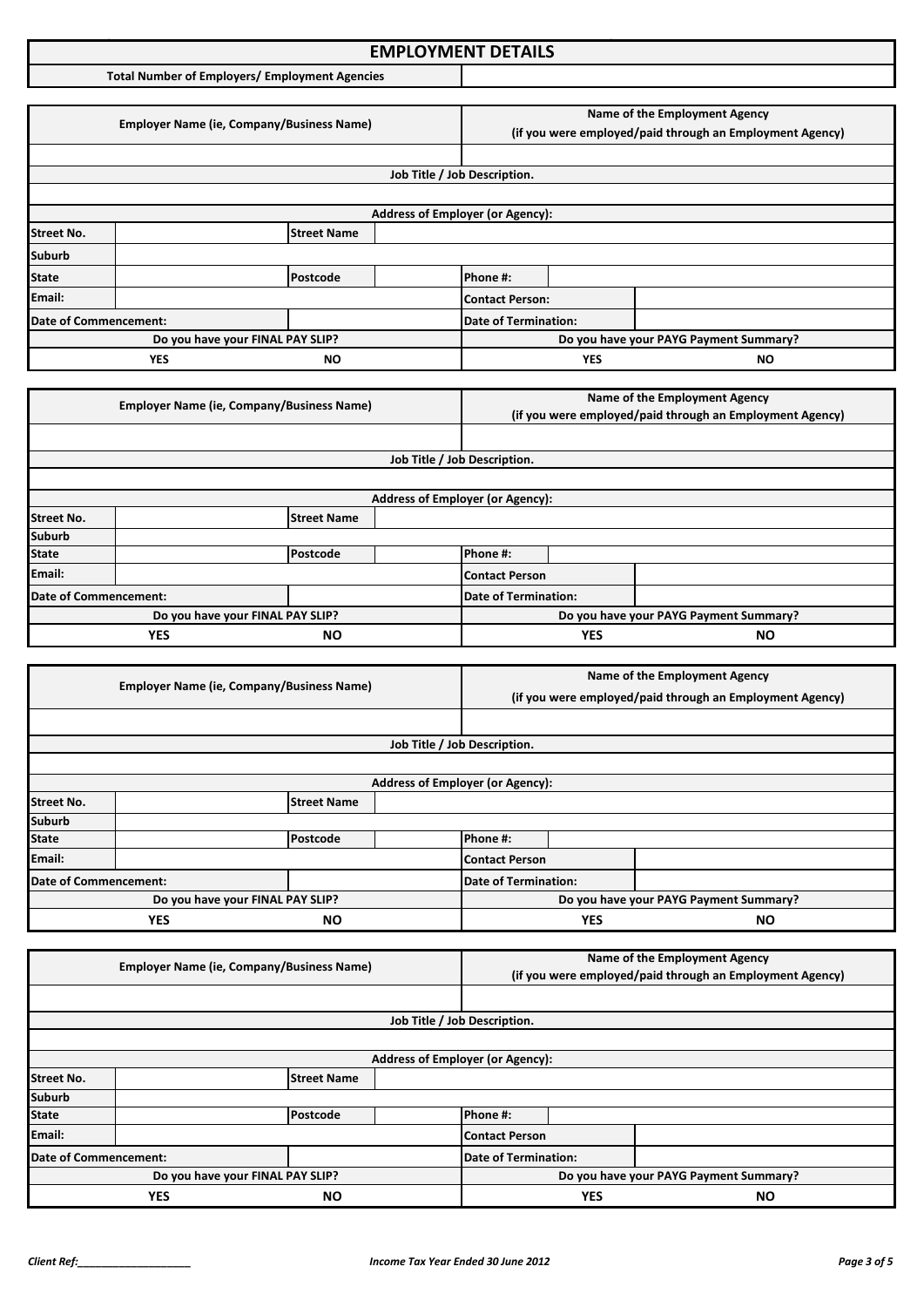|                              | <b>Employer Name (ie, Company/Business Name)</b> |                                                  |            |                                                          | Name of the Employment Agency |           |  |  |
|------------------------------|--------------------------------------------------|--------------------------------------------------|------------|----------------------------------------------------------|-------------------------------|-----------|--|--|
|                              |                                                  |                                                  |            | (if you were employed/paid through an Employment Agency) |                               |           |  |  |
|                              |                                                  |                                                  |            |                                                          |                               |           |  |  |
|                              |                                                  |                                                  |            | Job Title / Job Description.                             |                               |           |  |  |
|                              |                                                  |                                                  |            |                                                          |                               |           |  |  |
|                              |                                                  |                                                  |            | <b>Address of Employer (or Agency):</b>                  |                               |           |  |  |
| <b>Street No.</b>            |                                                  | <b>Street Name</b>                               |            |                                                          |                               |           |  |  |
| <b>Suburb</b>                |                                                  |                                                  |            |                                                          |                               |           |  |  |
| <b>State</b>                 |                                                  | Postcode                                         |            | Phone #:                                                 |                               |           |  |  |
| Email:                       |                                                  |                                                  |            | <b>Contact Person</b>                                    |                               |           |  |  |
| <b>Date of Commencement:</b> |                                                  |                                                  |            | <b>Date of Termination:</b>                              |                               |           |  |  |
|                              | Do you have your FINAL PAY SLIP?                 |                                                  |            | Do you have your PAYG Payment Summary?                   |                               |           |  |  |
|                              | <b>YES</b>                                       | <b>NO</b>                                        |            |                                                          | <b>YES</b>                    | <b>NO</b> |  |  |
|                              |                                                  |                                                  |            |                                                          |                               |           |  |  |
|                              |                                                  | <b>Employer Name (ie, Company/Business Name)</b> |            | Name of the Employment Agency                            |                               |           |  |  |
|                              |                                                  |                                                  |            | (if you were employed/paid through an Employment Agency) |                               |           |  |  |
|                              |                                                  |                                                  |            |                                                          |                               |           |  |  |
|                              |                                                  |                                                  |            | Job Title / Job Description.                             |                               |           |  |  |
|                              |                                                  |                                                  |            |                                                          |                               |           |  |  |
|                              |                                                  |                                                  |            | <b>Address of Employer (or Agency):</b>                  |                               |           |  |  |
| <b>Street No.</b>            |                                                  | <b>Street Name</b>                               |            |                                                          |                               |           |  |  |
| <b>Suburb</b>                |                                                  |                                                  |            |                                                          |                               |           |  |  |
| <b>State</b>                 |                                                  | Postcode                                         |            | Phone #:                                                 |                               |           |  |  |
| Email:                       |                                                  |                                                  |            | <b>Contact Person</b>                                    |                               |           |  |  |
| <b>Date of Commencement:</b> |                                                  |                                                  |            | <b>Date of Termination:</b>                              |                               |           |  |  |
|                              |                                                  | Do you have your FINAL PAY SLIP?                 |            | Do you have your PAYG Payment Summary?                   |                               |           |  |  |
| <b>YES</b><br><b>NO</b>      |                                                  |                                                  | <b>YES</b> | <b>NO</b>                                                |                               |           |  |  |

|                                  | <b>Employer Name (ie, Company/Business Name)</b> |                                        |            | Name of the Employment Agency                            |  |  |
|----------------------------------|--------------------------------------------------|----------------------------------------|------------|----------------------------------------------------------|--|--|
|                                  |                                                  |                                        |            | (if you were employed/paid through an Employment Agency) |  |  |
|                                  |                                                  |                                        |            |                                                          |  |  |
|                                  |                                                  |                                        |            | Job Title / Job Description.                             |  |  |
|                                  |                                                  |                                        |            |                                                          |  |  |
|                                  |                                                  |                                        |            | <b>Address of Employer (or Agency):</b>                  |  |  |
| <b>Street No.</b>                |                                                  | <b>Street Name</b>                     |            |                                                          |  |  |
| <b>Suburb</b>                    |                                                  |                                        |            |                                                          |  |  |
| <b>State</b>                     |                                                  | Postcode                               |            | <b>Phone #:</b>                                          |  |  |
| Email:                           |                                                  |                                        |            | <b>Contact Person</b>                                    |  |  |
|                                  | Date of Commencement:                            |                                        |            | <b>Date of Termination:</b>                              |  |  |
| Do you have your FINAL PAY SLIP? |                                                  | Do you have your PAYG Payment Summary? |            |                                                          |  |  |
| <b>YES</b><br><b>NO</b>          |                                                  |                                        | <b>YES</b> | <b>NO</b>                                                |  |  |

|                       |                                                  |                    |                                         | Name of the Employment Agency                            |            |           |  |
|-----------------------|--------------------------------------------------|--------------------|-----------------------------------------|----------------------------------------------------------|------------|-----------|--|
|                       | <b>Employer Name (ie, Company/Business Name)</b> |                    |                                         | (if you were employed/paid through an Employment Agency) |            |           |  |
|                       |                                                  |                    |                                         |                                                          |            |           |  |
|                       |                                                  |                    |                                         | Job Title / Job Description.                             |            |           |  |
|                       |                                                  |                    |                                         |                                                          |            |           |  |
|                       |                                                  |                    | <b>Address of Employer (or Agency):</b> |                                                          |            |           |  |
| <b>Street No.</b>     |                                                  | <b>Street Name</b> |                                         |                                                          |            |           |  |
| <b>Suburb</b>         |                                                  |                    |                                         |                                                          |            |           |  |
| <b>State</b>          |                                                  | Postcode           |                                         | Phone #:                                                 |            |           |  |
| Email:                |                                                  |                    |                                         | <b>Contact Person</b>                                    |            |           |  |
| Date of Commencement: |                                                  |                    |                                         | <b>Date of Termination:</b>                              |            |           |  |
|                       | Do you have your FINAL PAY SLIP?                 |                    |                                         | Do you have your PAYG Payment Summary?                   |            |           |  |
|                       | <b>YES</b><br>NO.                                |                    |                                         |                                                          | <b>YES</b> | <b>NO</b> |  |

*If you have any documents from your Employers (ie, PAYG Payment Summaries/Group Certificates or Final Pay Slips),* **please provide copies as it will assist in successfully completing your Income Tax Return**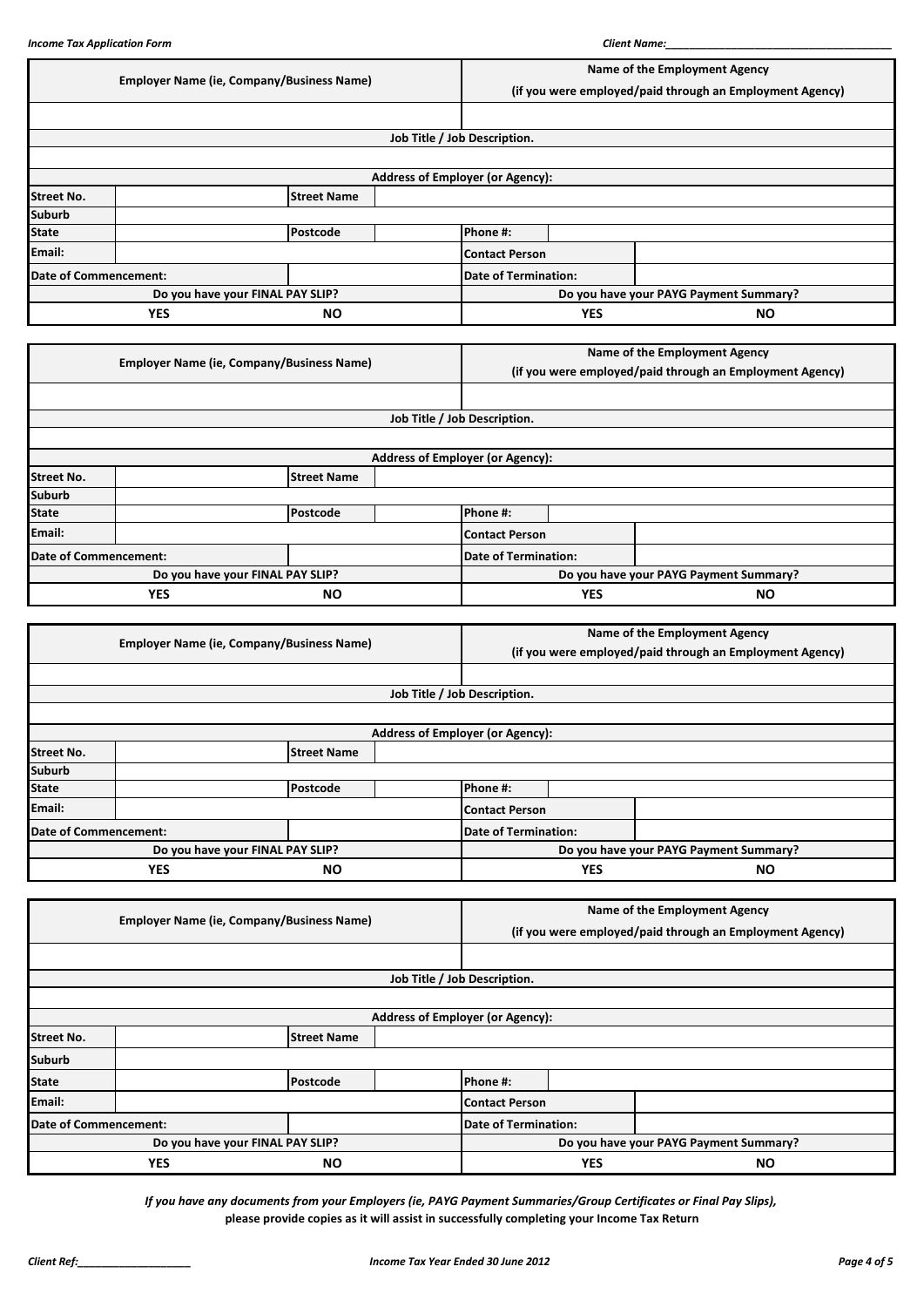|                 |                                                                                                                | <b>Work Related Expenses</b> |                                                              |  |  |  |  |
|-----------------|----------------------------------------------------------------------------------------------------------------|------------------------------|--------------------------------------------------------------|--|--|--|--|
|                 | Did you have a work uniform to work?                                                                           |                              | Did you wear protective clothing (eg, Safety Boots) to work? |  |  |  |  |
| <b>YES</b>      | <b>NO</b>                                                                                                      | <b>YES</b><br><b>NO</b>      |                                                              |  |  |  |  |
|                 | Did you use your car for work (does not include travelling to and from the same place of work each day).       |                              |                                                              |  |  |  |  |
|                 | <b>YES</b>                                                                                                     |                              | <b>NO</b>                                                    |  |  |  |  |
|                 | If you used your car for work, do you have a logbook which has a record of the Kilometre's travelled for work? |                              |                                                              |  |  |  |  |
|                 | <b>YES</b>                                                                                                     |                              | <b>NO</b>                                                    |  |  |  |  |
|                 | Did you use your Mobile Phone for work?                                                                        |                              | Did you buy Tools for work?                                  |  |  |  |  |
| <b>YES</b>      | <b>NO</b>                                                                                                      | <b>YES</b>                   | <b>NO</b>                                                    |  |  |  |  |
|                 | Please list your work-related expenses below. Please provide as much detail as possible.                       |                              |                                                              |  |  |  |  |
| Date of Expense | <b>Type of Expense</b>                                                                                         | \$                           | Do you have evidence (ie, receipt)?                          |  |  |  |  |
| DD/MM/YYYY      | Eg: Loose Tools                                                                                                | \$110.00                     | <b>YES</b>                                                   |  |  |  |  |
|                 |                                                                                                                |                              |                                                              |  |  |  |  |
|                 |                                                                                                                |                              |                                                              |  |  |  |  |
|                 |                                                                                                                |                              |                                                              |  |  |  |  |
|                 |                                                                                                                |                              |                                                              |  |  |  |  |
|                 |                                                                                                                |                              |                                                              |  |  |  |  |
|                 |                                                                                                                |                              |                                                              |  |  |  |  |
|                 |                                                                                                                |                              |                                                              |  |  |  |  |
|                 |                                                                                                                |                              |                                                              |  |  |  |  |
|                 |                                                                                                                |                              |                                                              |  |  |  |  |
|                 |                                                                                                                |                              |                                                              |  |  |  |  |
|                 |                                                                                                                |                              |                                                              |  |  |  |  |
|                 |                                                                                                                |                              |                                                              |  |  |  |  |
|                 |                                                                                                                |                              |                                                              |  |  |  |  |
|                 |                                                                                                                |                              |                                                              |  |  |  |  |
|                 |                                                                                                                |                              |                                                              |  |  |  |  |
|                 |                                                                                                                |                              |                                                              |  |  |  |  |
|                 |                                                                                                                |                              |                                                              |  |  |  |  |
|                 |                                                                                                                |                              |                                                              |  |  |  |  |
|                 |                                                                                                                |                              |                                                              |  |  |  |  |
|                 |                                                                                                                |                              |                                                              |  |  |  |  |

| Anything you forgot to mention (or anything we forgot to ask)? |  |
|----------------------------------------------------------------|--|
|                                                                |  |
|                                                                |  |
|                                                                |  |
|                                                                |  |
|                                                                |  |
|                                                                |  |

*PLEASE ENSURE THAT YOU HAVE FILLED IN ALL INFORMATION REQUIRED, AND PROVIDED ANY SUPPLEMENTARY DOCUMENTS YOU MAY HAVE. FAILURE TO DO SO MAY RESULT IN A DELAY IN PROCESSING YOUR INCOME TAX RETURN.*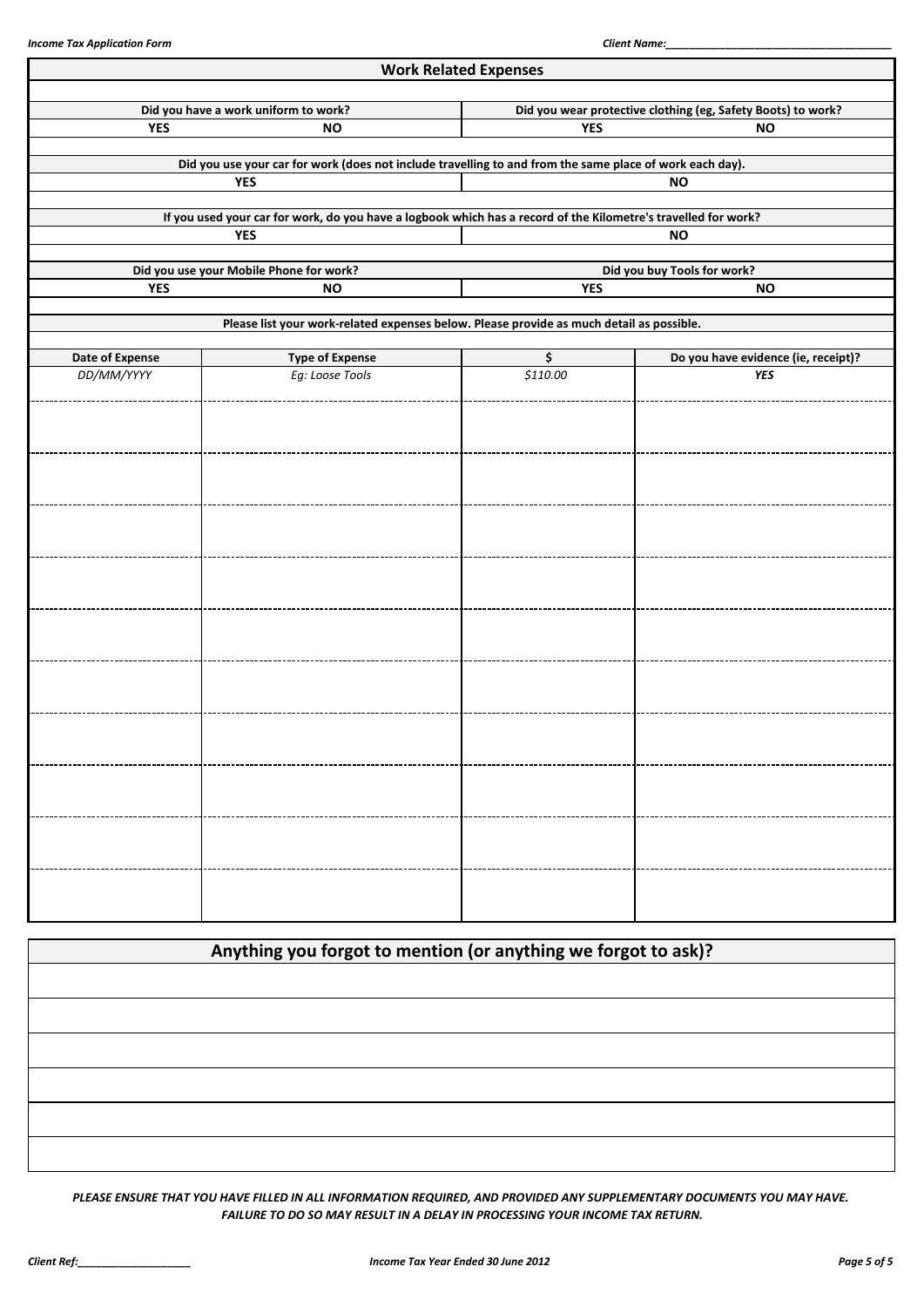# **AUTHORITY TO ACT & FEE-FROM-REFUND AUTHORITY**

**Name:** \_\_\_\_\_\_\_\_\_\_\_\_\_\_\_\_\_\_\_\_\_\_\_\_\_\_\_\_\_\_\_\_\_\_\_\_\_\_\_\_\_\_\_\_\_\_\_\_\_\_\_\_\_\_\_\_\_\_\_\_\_\_\_\_\_\_\_\_\_\_\_\_\_\_\_\_\_\_\_\_\_\_\_\_\_\_\_\_\_\_\_\_

| Of (address):               |                        |
|-----------------------------|------------------------|
| Number:                     | Street:                |
| Suburb:                     | City/Town:             |
| County:                     | <b>State/Province:</b> |
| Postcode/Zip:               | Country:               |
| Date of Birth (DD/MM/YYYY): | Tax File Number (TFN): |

I hereby authorise & appoint the accounting & tax agent firm of:

#### *INCOME TAX RETURNS PTY LIMITED (TAX AGENT NO. 24629-963) of FIRST FLOOR, 1A MORTS ROAD MORTDALE, NSW 2223,*

to act on my behalf in the capacity of accountants and registered tax agents, to prepare and sign my personal income tax return based upon information provided by me for the year of income ended on 30/06/2012.

I, the above-mentioned, also hereby authorise & appoint the accounting & tax agent firm of **INCOME TAX RETURNS PTY LIMITED (TAX AGENT NO. 24629-963)**, to act on my behalf in the collection of lost documents (which includes, but not limited to), PAYG Payment Summaries/Group Certificates, Pay slips, and other documents which in their capacity as accountants and registered tax agents, will allow them to correctly prepare and sign my personal income tax return for the year of income ended on 30/06/2012, based on the information I have provided to them.

I understand the fee to prepare my personal income tax refund is as follows:

- **i. 9.9% of my refund to a maximum capped fee of AUD\$165.00 (inclusive of GST)**
- **ii. \$5 service fee per missing document/payment summary**
- **iii. If there is a requirement to transfer my refund to my overseas/foreign bank account, I understand there is an extra fee of \$35 for each transaction made.**

I also hereby authorise the accounting firm of **INCOME TAX RETURNS PTY LIMITED (TAX AGENT NO. 24629-963)** to deposit any money received on my behalf referable to my Taxation affairs (which includes, but not limited to any income tax refund cheques in my favour), into their client trust account as to the time in which fees mentioned above for their professional services are paid in full. I declare that I have supplied **INCOME TAX RETURNS PTY LIMITED (TAX AGENT NO. 24629-963)** my bank account details and agree for the above mentioned fee(s) to be deducted from any income tax refunds I am in receipt of, and have the balance credited to the bank account I have supplied under instruction.

I understand & agree to the above, and agree to sign this document in the space below.

(Signature)

 $\frac{1}{2}$  /

\_\_\_\_\_\_\_\_\_\_\_\_\_\_\_\_\_\_\_\_\_\_\_\_\_\_\_

(Date Signed)